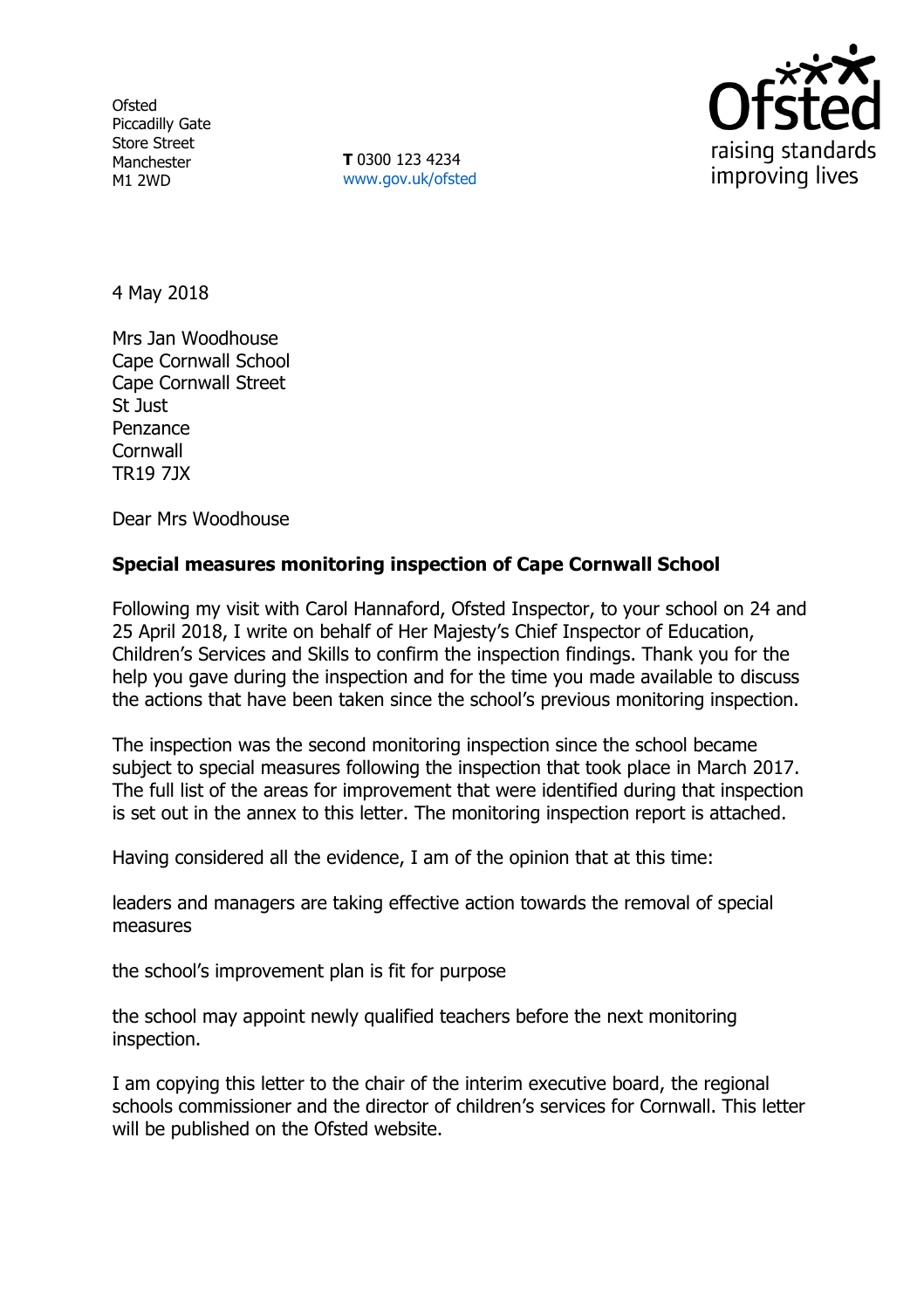

Yours sincerely

Kathy Maddocks **Her Majesty's Inspector**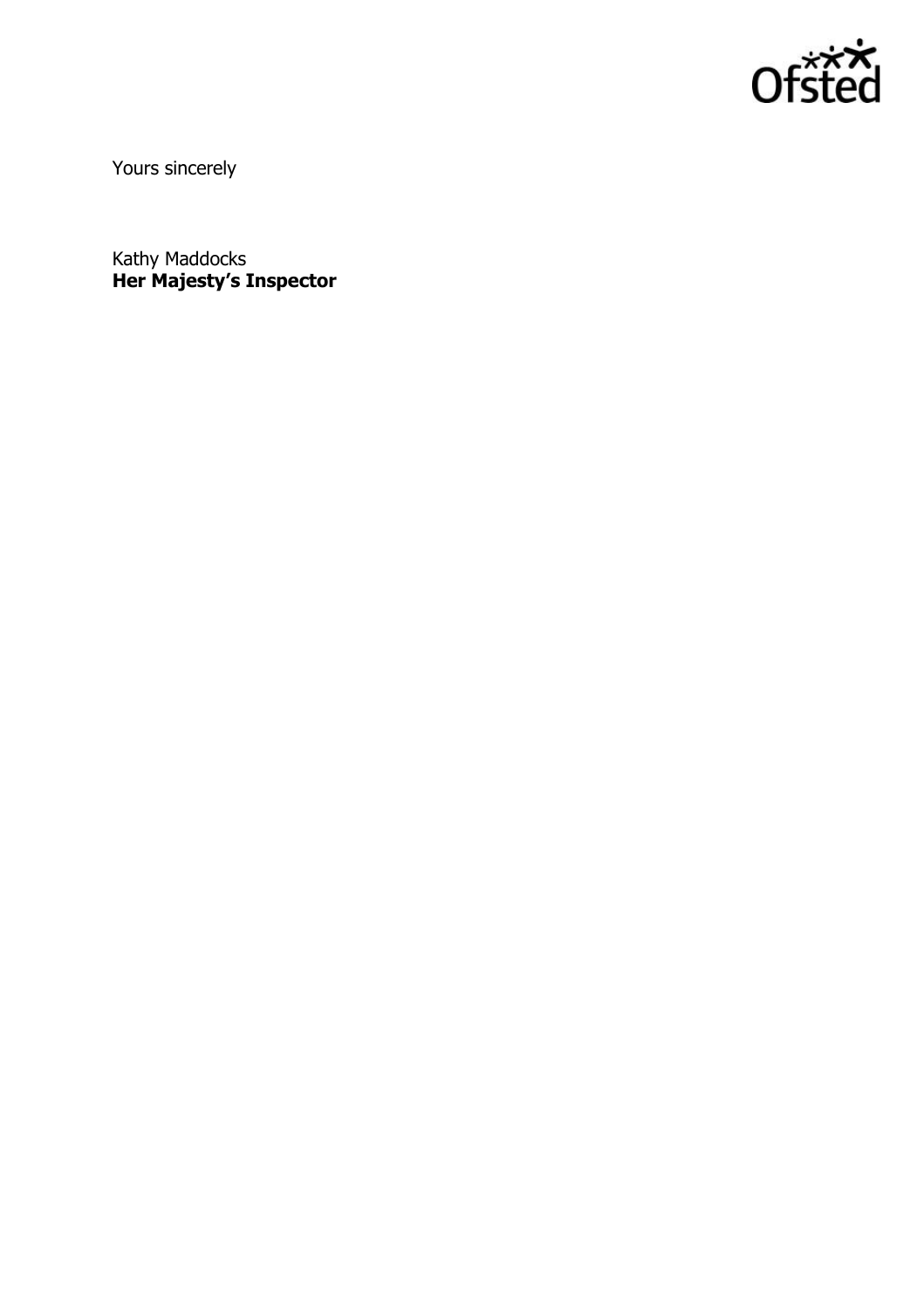

### **Annex**

## **The areas for improvement identified during the inspection that took place in March 2017**

- **IMPROPE IMAGE IN THE IMPROPE IN THE IMAGE IN THE IMAGE IN THE IMAGE IN THE IMAGE I** 
	- acting rapidly to secure the long-term strategic and operational leadership of the school
	- improving the skills of middle and senior leaders to raise standards
	- improving the leadership of teaching, learning and assessment so that expectations of teachers are consistently high and unambiguous
	- ensuring that the pupil premium funding is used appropriately to improve the outcomes for disadvantaged pupils.
- Improve teaching, learning and assessment, by:
	- dealing with pupils' poor progress, particularly of disadvantaged pupils, caused by poor teaching
	- raising expectations of what pupils can achieve across the school
	- ensuring that assessment is accurate and it is used to inform teachers of what pupils know, understand and can do
	- ensuring pupils know how to improve their work.
- Improve pupils' personal development, behaviour and welfare, by:
	- improving the attendance of all pupils, especially disadvantaged pupils
	- eradicating the remaining low-level disruption so that all pupils are able to learn in a positive environment
	- improving pupils' attitudes to learning so that they engage with their learning and make better progress.

External reviews of governance and of the school's use of pupil premium funding should be undertaken to improve these aspects of leadership and management.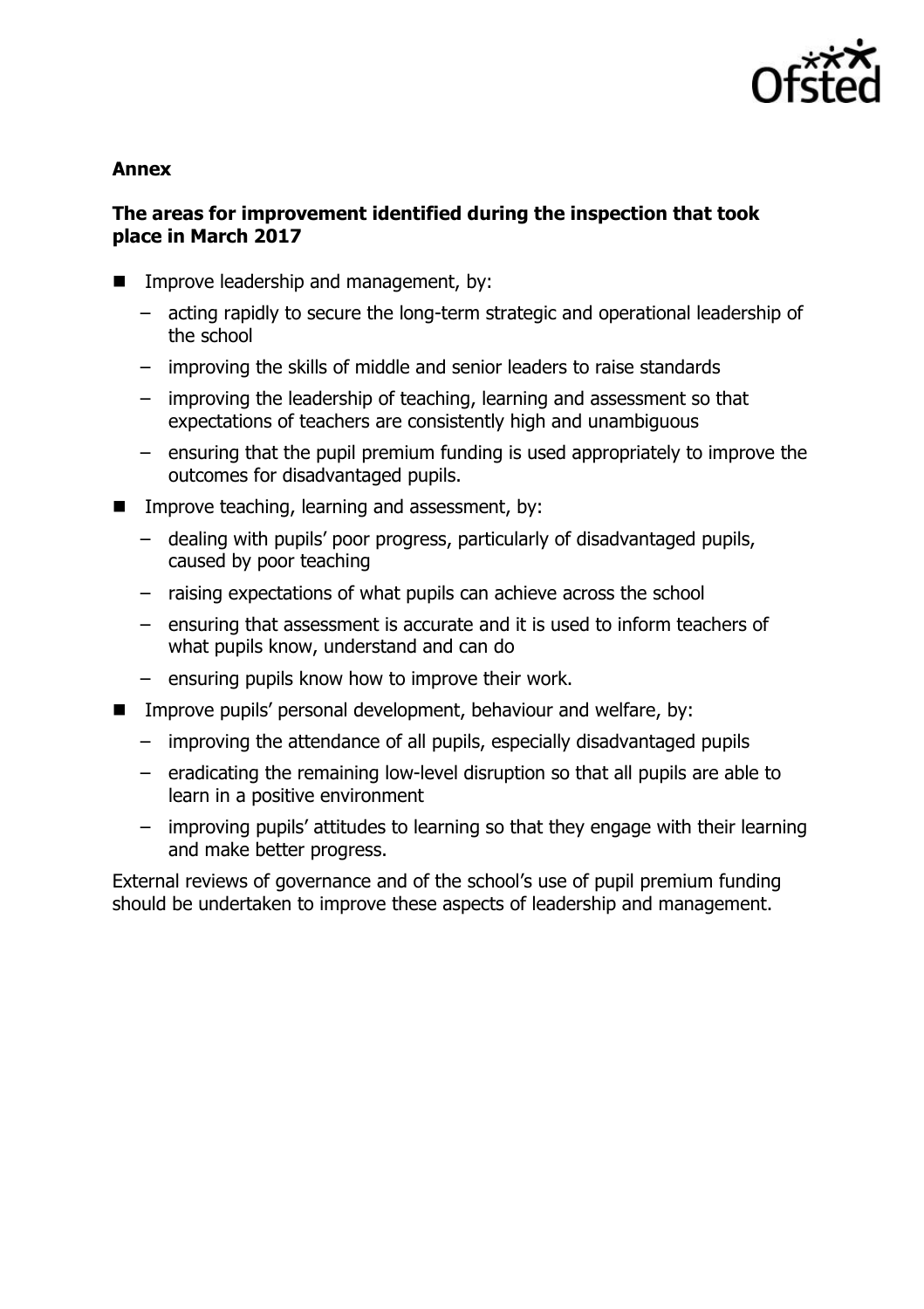

### **Report on the second monitoring inspection on 24 to 25 April 2018**

## **Evidence**

Inspectors observed the school's work, scrutinised documents and met with the executive headteacher, head of school, senior and middle leaders, groups of pupils, and the chair and vice-chair of the interim executive board (IEB). They spoke by telephone to the senior school effectiveness officer from the local authority, the supporting school's education partner and the chief executive officer of the Truro and Penwith Academy Trust.

Inspectors conducted joint visits to lessons with senior and middle leaders to observe pupils' learning and behaviour.

Inspectors scrutinised pupils' work across a range of subjects and year groups. They reviewed a range of other documentation, including attendance data, performance information and minutes of the IEB meetings. Inspectors checked information about safety and safeguarding, including the attendance of pupils at alternative provision.

# **Context**

A new special educational needs coordinator and site manager have been appointed. The special educational needs coordinator from St Ives School is overseeing the needs of pupils who have special educational needs (SEN) and/or disabilities in this school as well as St Ives School. A new head of mathematics is working in school for three days a week and will take up the full-time substantive post in September 2018. A deputy headteacher from St Ives School is continuing to support the science department for two afternoons per week. Another deputy headteacher from St Ives School works with the head of school on teachers' professional development. Interviews for a new leader for science are taking place in two weeks' time. One member of the IEB resigned.

St Ives School is part of the Truro and Penwith Academy Trust (TPAT). The school's conversion to a sponsored academy is yet to take place.

### **The effectiveness of leadership and management**

The IEB continues to support and challenge the leadership of the school. The IEB meets formally once a month with school leaders and questions the progress on areas for improvement in detail. In addition, the IEB has held effective meetings with parents to appraise them of developments with regard to academisation and staffing structures. The board has taken on time-consuming and demanding issues extraneous to the operational workings of the school. In addition, the IEB is managing the finances. School leaders concentrate on improving pupils' progress and attendance. This is a successful working model.

The support structure provided by St Ives School, as part of TPAT, and the local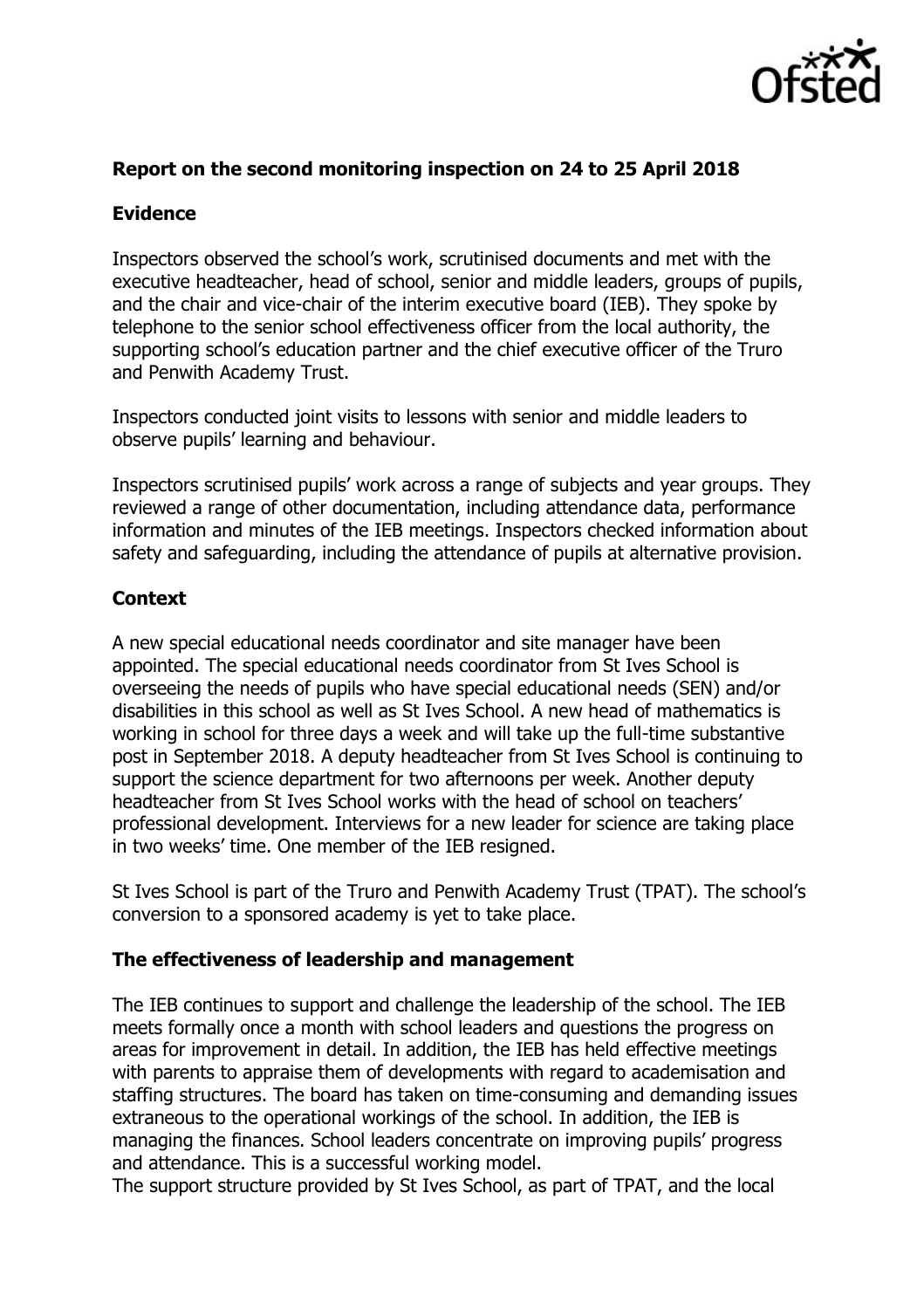

authority continues to be vital in determining a positive future for the school. The local authority continues its commitment to the school and remains unwavering in its resolve to make the school viable. TPAT leaders have worked intensively with senior education officials, government ministers and directors of the schools commission to ensure the academisation takes place imminently. The school's strategic long-term plans cannot be finalised until the outcome of the impending academy conversion is ratified.

The executive headteacher works extensively and effectively with the head of school at Cape Cornwall School. She has dealt successfully with staff recruitment against tight budgetary limitations. A full complement of staff is in place because of her skilful work.

The head of school has maintained the focus on the day-to-day operations successfully. The assistant headteacher is concentrating on improving attendance and behaviour across the school. There has been considerable success with the latter. A new policy and plan are in place to deal with attendance problems. The substantive middle leader for English, humanities and modern foreign languages has stepped up to her new leadership role effectively.

### **Quality of teaching, learning and assessment**

The deputy headteacher of St Ives School has completed the implementation of the school's assessment information system. Teachers at Cape Cornwall School have moderated work with teachers from two other secondary schools and teachers log pupils' progress accurately, now. As a result, the school has more reliable information to use.

In mathematics, teachers use the information from assessments to plan work effectively. Pupils are making better progress as a result. In other subjects, the use of data to improve planning is patchy. Leaders are using performance management systems and checking exercises regularly to improve consistency and encourage better practice.

Teachers are aware of the different needs of pupils and use seating plans to identify pupils accordingly. Although school leaders have provided teachers with strategies to support the work of disadvantaged pupils, too few teachers apply them. Differences in achievement and progress between disadvantaged pupils and their peers are not diminishing rapidly enough.

Leaders scrutinise the progress of pupils in Year 11 intently and pupils receive timely interventions to support their work when they fall behind. This level of attention is not yet developed in other year groups. Consequently, progress is not as rapid.

Cape Cornwall School teachers have benefited significantly from training with teachers from St Ives School. They are now more confident and feel less isolated as they have subject specialists nearby to work with.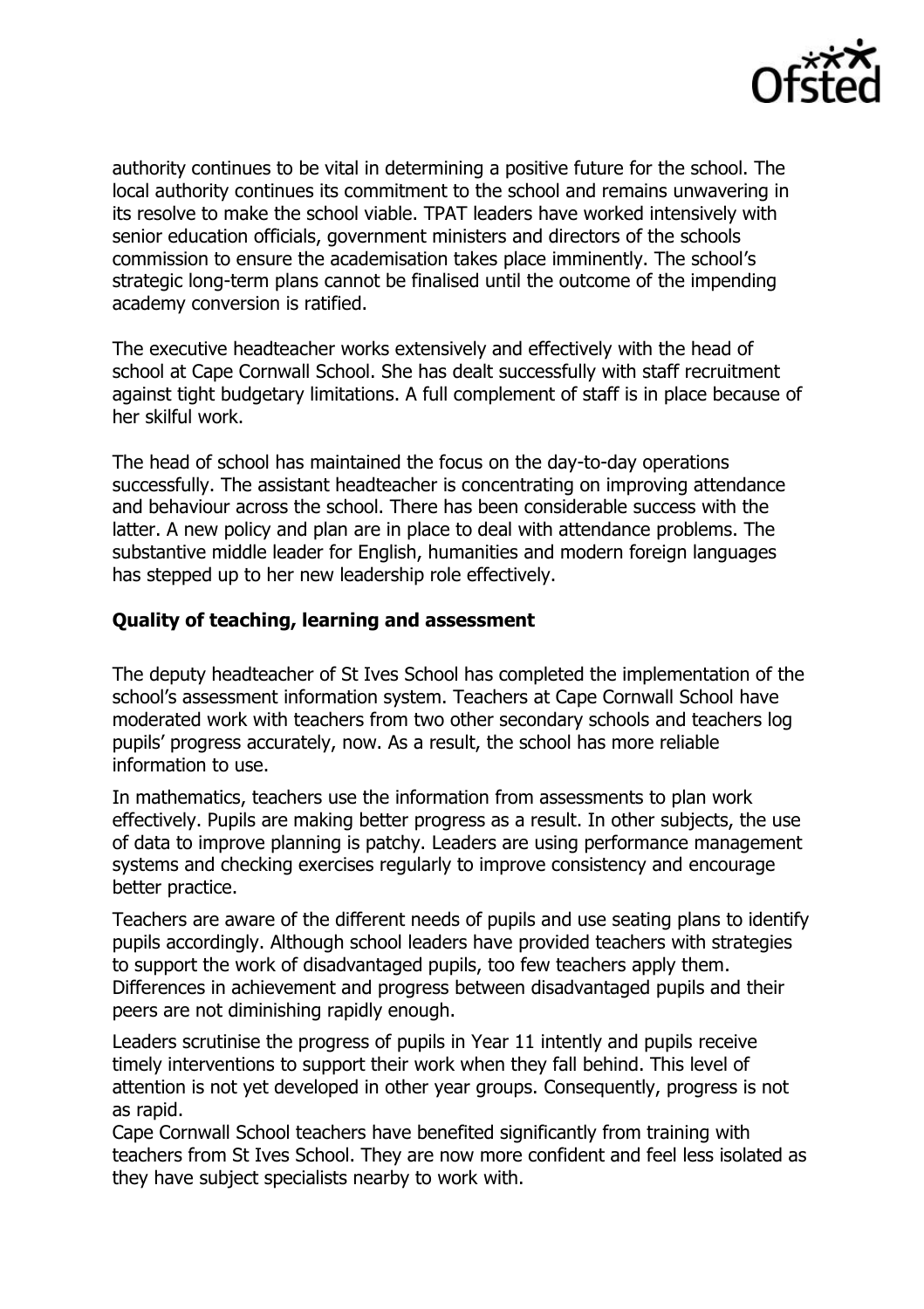

More teachers are using the school's marking and feedback policy. However, too few understand that checking on pupils' work regularly is a necessity if progress is to be rapid.

#### **Personal development, behaviour and welfare**

Behaviour in lessons continues to improve. Pupils show a better attitude to learning and are diligent and industrious.

Substantive teachers manage pupils' behaviour confidently. Pupils' behaviour is not as good when they are taught by temporary staff. Fortunately, there are far fewer temporary staff in the school, now, so this situation is rare.

Behaviour at break and lunchtimes remains positive. Pupils are respectful of each other, although sometimes noisy. Fixed-term exclusions have reduced. This reflects the consistent application of the school's behaviour management systems and the raised expectations of teachers and other staff.

Attendance and punctuality are still an area of concern overall and for disadvantaged pupils in particular.

Pupils feel safe in the school. They know to whom to turn if they have any issues and are confident that teachers take action effectively. Staff have dealt with rare incidents of bullying very effectively. Pupils know about different types of bullying but are less secure about how to resolve bullying themselves.

Activities at tutor time are not supporting pupils in a meaningful start to the day.

#### **Outcomes for pupils**

The assessment systems are securely in place so leaders monitor progress across year groups effectively. The close monitoring of pupils in Year 11 has ensured that the difference between the progress of disadvantaged pupils and others has diminished. Predictions indicate more positive outcomes in examinations in 2018. However, the most able disadvantaged are not achieving as well as others, particularly in mathematics.

The accurate systems allow leaders to understand the differences in year groups and plan with teachers to eradicate them.

Pupils' progress in mathematics, English, French, history, art and design and technology is developing well. Teachers use assessment systems more effectively in these areas to provide precise steps for improvement. However, progress in other subjects is not as rapid.